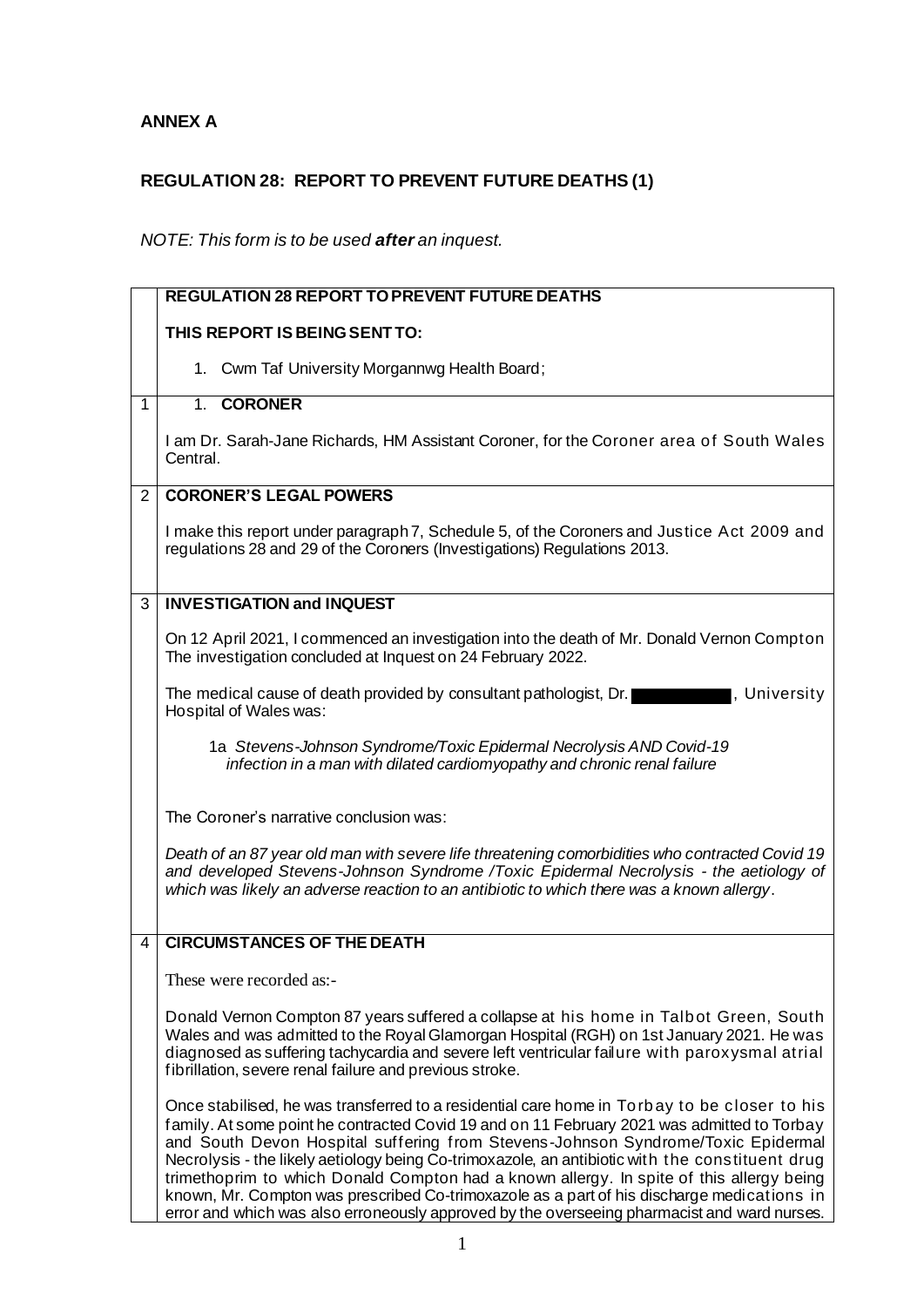|   |                                                                                                                                                                                                                                                                                                                                                                                                                                                         | Mr. Compton lacked the reserve to combat the effects of Stevens-Johnson syndrome and Covid<br>19 and he passed away in the Torbay and South Devon Hospital on 14 February 2021.                                                                                                                                                                                 |  |  |
|---|---------------------------------------------------------------------------------------------------------------------------------------------------------------------------------------------------------------------------------------------------------------------------------------------------------------------------------------------------------------------------------------------------------------------------------------------------------|-----------------------------------------------------------------------------------------------------------------------------------------------------------------------------------------------------------------------------------------------------------------------------------------------------------------------------------------------------------------|--|--|
|   | Of further significant concern was i) a previous medication error after Mr. Compton's admission<br>to the Royal Glamorgan Hospital in respect to amiodarone although without obvious adverse<br>effect; and ii) Mr. Compton's Torbay GP similarly prescribed Co-trimoxazole, even though the<br>GP had been sent a discharge letter which clearly stated his patient's allergy to trimethoprim.<br>Fortunately, Co-trimoxazole was not provided to him. |                                                                                                                                                                                                                                                                                                                                                                 |  |  |
| 5 | <b>CORONER'S CONCERNS</b>                                                                                                                                                                                                                                                                                                                                                                                                                               |                                                                                                                                                                                                                                                                                                                                                                 |  |  |
|   |                                                                                                                                                                                                                                                                                                                                                                                                                                                         | During the course of the Inquest the evidence revealed matters giving rise to concern. In my<br>opinion there is a risk that further deaths will occur unless action is taken. In the circumstances<br>it is my statutory duty to report to you.                                                                                                                |  |  |
|   |                                                                                                                                                                                                                                                                                                                                                                                                                                                         | The MATTERS OF CONCERN are as follows:-                                                                                                                                                                                                                                                                                                                         |  |  |
|   | Prescribing and dispensing errors                                                                                                                                                                                                                                                                                                                                                                                                                       |                                                                                                                                                                                                                                                                                                                                                                 |  |  |
|   |                                                                                                                                                                                                                                                                                                                                                                                                                                                         | 1. At the time, the All Wales electronic prescribing tool (eDAL) permitted prescribers to<br>avoid reading the section concerning known allergies;                                                                                                                                                                                                              |  |  |
|   | 2.                                                                                                                                                                                                                                                                                                                                                                                                                                                      | The commonly prescribed antibiotic Co-trimoxazole comprises two constituent drugs<br>trimethoprim and sulfamethoxazole. Allergies were not noted as Co-trimoxazole but to<br>the constituent drug, trimethoprim.                                                                                                                                                |  |  |
|   |                                                                                                                                                                                                                                                                                                                                                                                                                                                         | 3. Prescribing hospital doctors; overseeing pharmacist; and ward nurses all failed to pick<br>up on this discharge prescribing and dispensing error suggesting drug safety on<br>discharge is an area for scrutiny and input to ensure a similar error is avoided a patient<br>safety is maximised.                                                             |  |  |
|   |                                                                                                                                                                                                                                                                                                                                                                                                                                                         | 4. That the Torbay GP also made an error in prescribing Co-trimoxazole to Mr. Compton<br>in the knowledge he was allergic to trimethoprim indicates the lack of specific<br>knowledge about this antibiotic and its constituent elements. It may also reflect a more<br>general lack of knowledge about constituent components of commonly prescribed<br>drugs. |  |  |
|   |                                                                                                                                                                                                                                                                                                                                                                                                                                                         | 5. A different prescribing error was made in respect of this same patient whilst under the<br>care of RGH. The down titration of Amiodarone was overlooked resulting in too high a<br>dose being administered over several days.                                                                                                                                |  |  |
| 6 |                                                                                                                                                                                                                                                                                                                                                                                                                                                         | <b>ACTION SHOULD BE TAKEN</b>                                                                                                                                                                                                                                                                                                                                   |  |  |
|   |                                                                                                                                                                                                                                                                                                                                                                                                                                                         | In my opinion action should be taken to prevent future deaths and I believe you and your<br>organisation have the power to take such action.                                                                                                                                                                                                                    |  |  |
|   |                                                                                                                                                                                                                                                                                                                                                                                                                                                         | Pharmaceutical product allergies to be noted on patient records not only by the<br>constituent drug name but also the name of the drug being prescribed in this case, the<br>antibiotic Co-trimoxazole.                                                                                                                                                         |  |  |
|   | ٠                                                                                                                                                                                                                                                                                                                                                                                                                                                       | Prescriptions to be noted on medical records/patient notes and discharge letters by<br>both their brand names and generic pharmaceutical names.                                                                                                                                                                                                                 |  |  |
|   | $\bullet$                                                                                                                                                                                                                                                                                                                                                                                                                                               | Prescriptions to be noted on medical records/patient notes and discharge letters by<br>brand/generic name as well as constituent components e.g. Co-trimoxazole comprises<br>trimethoprim and sulfamethoxazole. Mr. Compton's discharge letter states his allergy<br>was to trimethoprim.                                                                       |  |  |
|   |                                                                                                                                                                                                                                                                                                                                                                                                                                                         | An inability to circumnavigate known allergy information by Users of the electronic<br>prescribing tool (eDAL)                                                                                                                                                                                                                                                  |  |  |